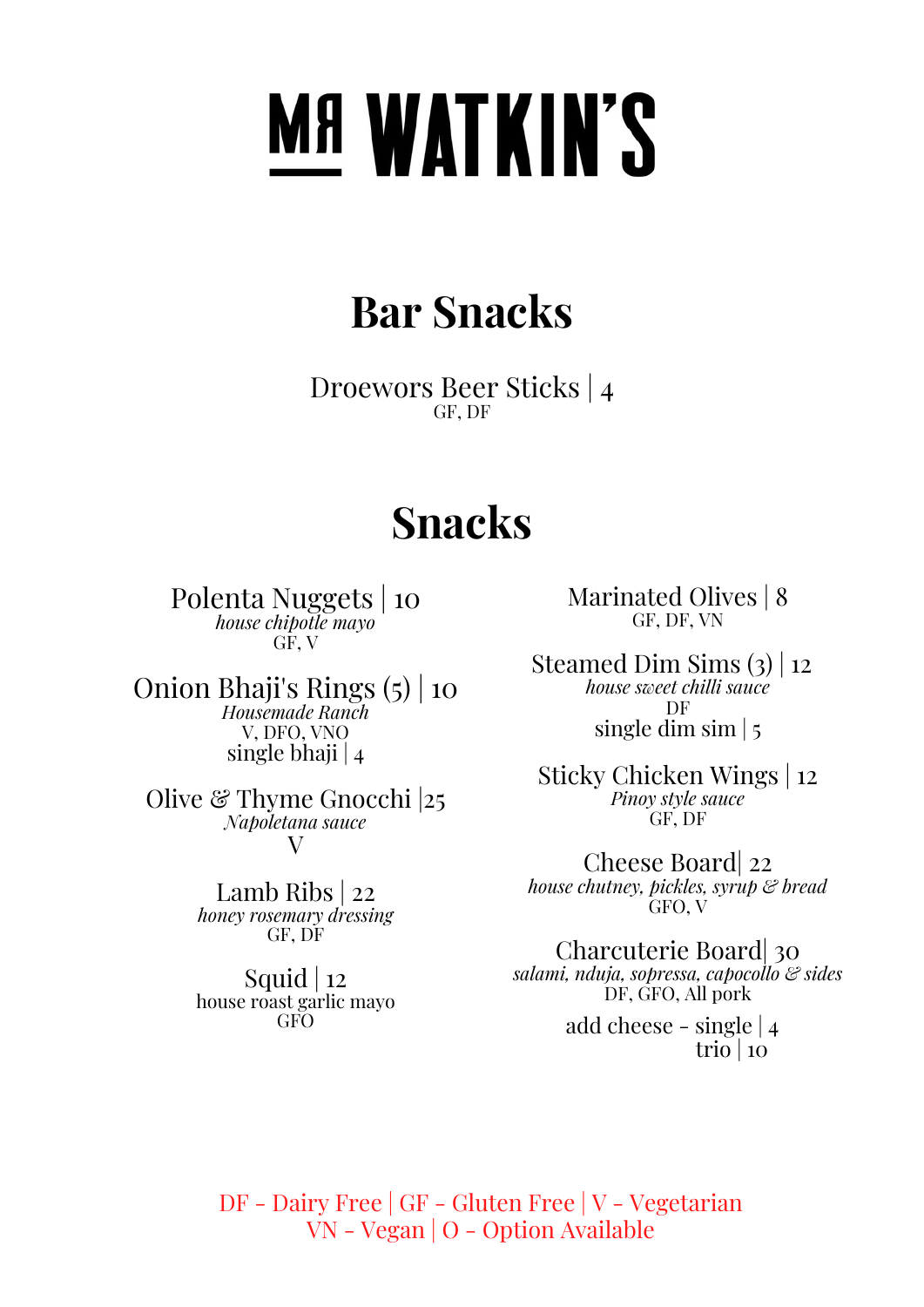# **MANATKIN'S**

## **Sharing Mains**

Prawn Po' Boy | 22

Sticky Pork Hock & House Pickles | 30 GF, DF

Jerked Whole Chicken | 30 GF

Osso Bucco with Creamy Polenta | 38 GF

Sausage Spiral with Paris Mash  $|36$ (see server for sausage filling) GF

## **Sides**

Seasonal Greens | 14 *paprika butter* GF, V, DFO, VNO

Beet Salad | 14 *hummus, goats cheese, dukkah, roquette* GF, V, DFO, VNO

Grilled Corn Cob | 12 *smoked butter, pork crackling* GF, V, DFO, VNO

Potato Bravas | 12 *Bloody Mary mayo* GF, DFO, VNO

Cauliflower Cheese | 14 *liquid cheese, spiced crumb* GF, V, DFO, VNO

Not Cob Loaf | 12 *house focaccia (see server for dip)*

### **Dessert**

Cheesecake | 12 See server for todays house-made flavours

> Banoffee Sundae | 12 GF, V

DF - Dairy Free | GF - Gluten Free | V - Vegetarian VN - Vegan | O - Option Available